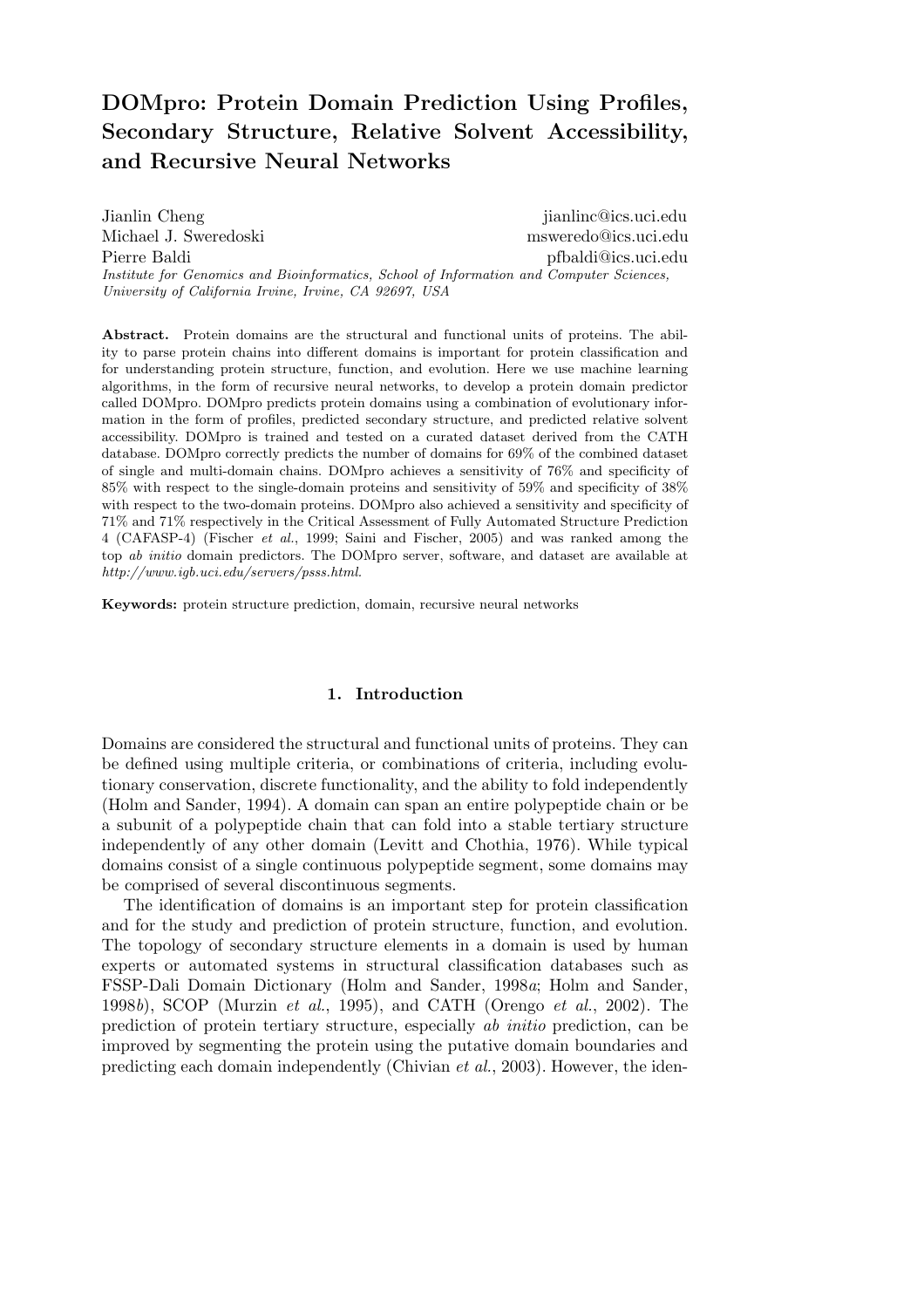tification of protein domains based on sequence alone remains a challenging problem.

A number of methods have been developed to identify protein domains starting from their primary sequence. These methods can be roughly classified into three categories: template based methods (Chivian et al., 2003; Heger and Holm, 2003; Marsden et al., 2002; von Ohsen et al., 2004; Zdobnov and Apweiler, 2001; Gewehr et al., 2005), non-template based (ab initio) methods (Bryson et al., 2005; George and Heringa, 2002; Lexa and Valle, 2003; Linding et al., 2003; Liu and Rost, 2004; Nagarajan and Yona, 2004; Wheelan et al., 2000), and meta domain prediction methods (Saini and Fischer, 2005). Some templatebased methods use a sequence alignment approach where domains are identified by aligning the target sequence against sequences in a domain classification database (Marchler-Bauer et al., 2003). Other methods use alignments of secondary structures (Marsden et al., 2002). In these methods, domains are assigned by aligning the predicted secondary structure of a target sequence against the secondary structure of chains in CATH, which have known domain boundaries.

Some ab initio methods, such as tertiary structure folding approaches, average several hundred predictions obtained from coarse *ab initio* simulations of protein folding to assign domain boundaries to a given sequence (George and Heringa, 2002). One drawback of these approaches is that they are computationally intensive. Other *ab initio* use a statistical approach, such as Domain Guess by Size (Wheelan et al., 2000), to predict the likelihood of domain boundaries within a given sequence based on the distributions of chain and domain lengths.

The ab initio prediction of domains using machine learning techniques is aided by the availability of large, high quality, domain classification databases such as CATH, SCOP and FSSP-Dali Domain Dictionary. Two recently published algorithms attempt to predict domain boundaries using neural networks (Nagarajan and Yona, 2004; Liu and Rost, 2004). The networks used by Nagarajan and Yona (2004) incorporate the position specific physio-chemical properties of amino acid and predicted secondary structure. Liu and Rost (2004) use neural networks with amino acid composition, positional evolutionary conservation, as well as predicted secondary structure and solvent accessibility.

Here we describe DOMpro, an ab initio machine learning approach for predicting domains, which uses profiles along with predicted secondary structure and solvent accessibility in a 1D-recursive neural network (1D-RNN). These networks are also used for the prediction of secondary structure and solvent accessibility (Pollastri et al., 2001; Pollastri et al., 2002) in the SCRATCH suite of servers (Baldi and Pollastri, 2003; Cheng et al., 2005a). Unlike previous neural network-based approaches (Liu and Rost, 2004; Nagarajan and Yona, 2004), the direct use of profiles in DOMpro is based on the assumption that sequence motifs and their level of conservation in the boundary regions are different from those found in the rest of the protein. The final assignment of protein domains is the result of post-processing and statistical inference on the output of the 1D-RNN.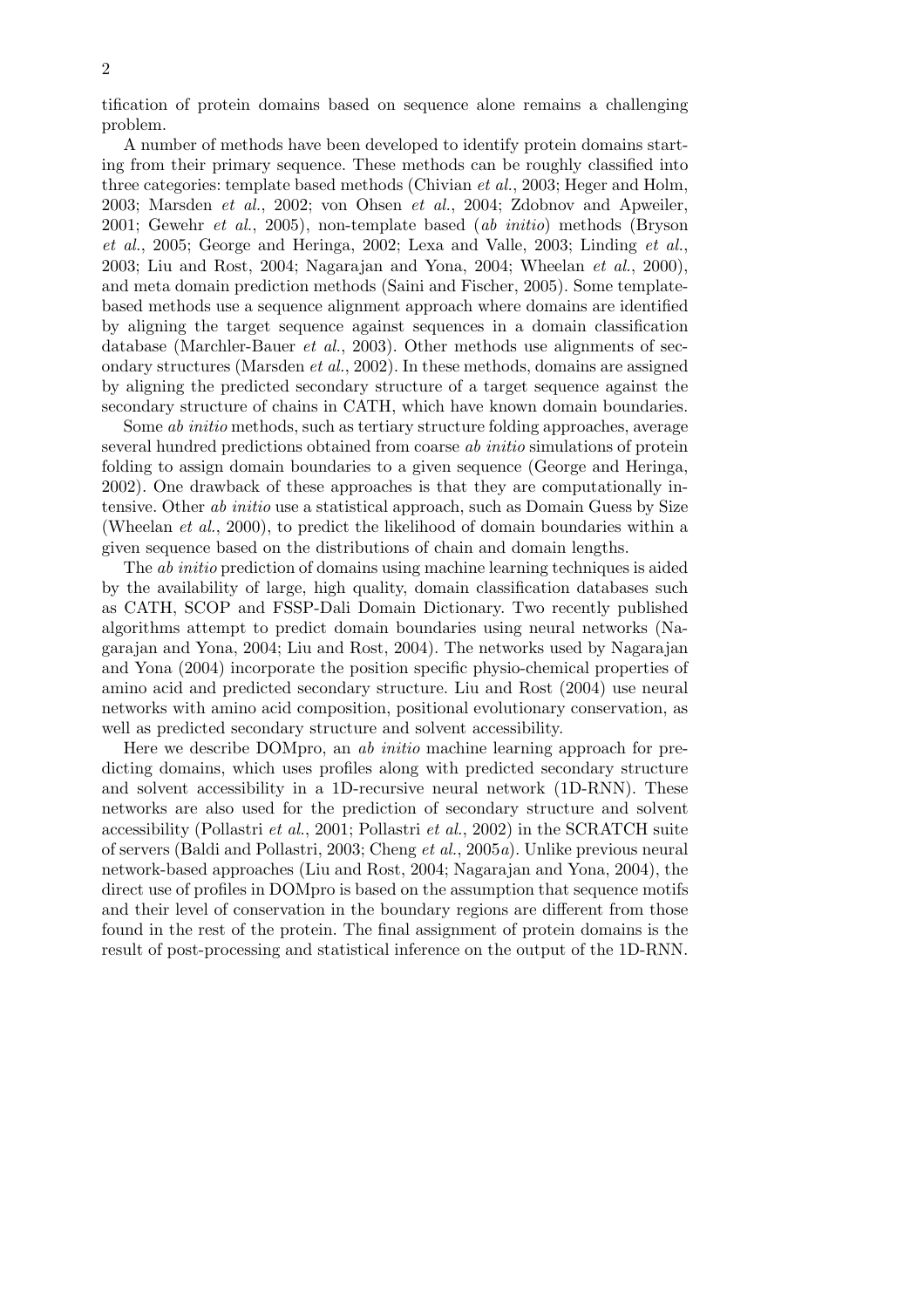# 2. Methods

#### 2.1. DATA

DOMpro is trained and tested on a curated dataset derived from the annotated domains in the CATH domain database, version 2.5.1. Because the CATH database contains only the sequences of domain regions, sequences from the Protein Data Bank (PDB)(Berman et al., 2000) must be incorporated to reconstruct entire chains. Once the chains are reconstructed, short sequences ( $< 40$ ) residues) are filtered out.

UniqueProt (Mika and Rost, 2003) is then used to reduce sequence redundancy in the dataset by ensuring that no pair of sequences have a HSSP value greater than 5. The HSSP value between two sequences is a measure of their similarity and takes into account both sequence identity and sequence length. A HSSP value of 5 corresponds roughly to a sequence identity of 25% in a global alignment of length 250.

Finally, the secondary structure and relative solvent accessibility are predicted for each chain using SSpro and ACCpro (Baldi and Pollastri, 2003; Pollastri et al., 2001; Pollastri et al., 2002). Using predicted secondary structure and solvent accessibility values rather than the true values, which can be easily obtained using the DSSP program (Kabsch and Sander, 1983), gives us a more realistic and objective evaluation since the actual secondary structure and solvent accessibility are not known during the prediction phase. To leverage evolutionary information, PSI-BLAST (Altschul et al., 1997) is used to generate profiles by aligning all chains against the Non-Redundant (NR) database, as in other methods (Jones, 1999; Przybylski and Rost, 2002; Pollastri et al., 2001).



Figure 1. Frequency of single and multi-domain chains in the redundancy-reduced dataset.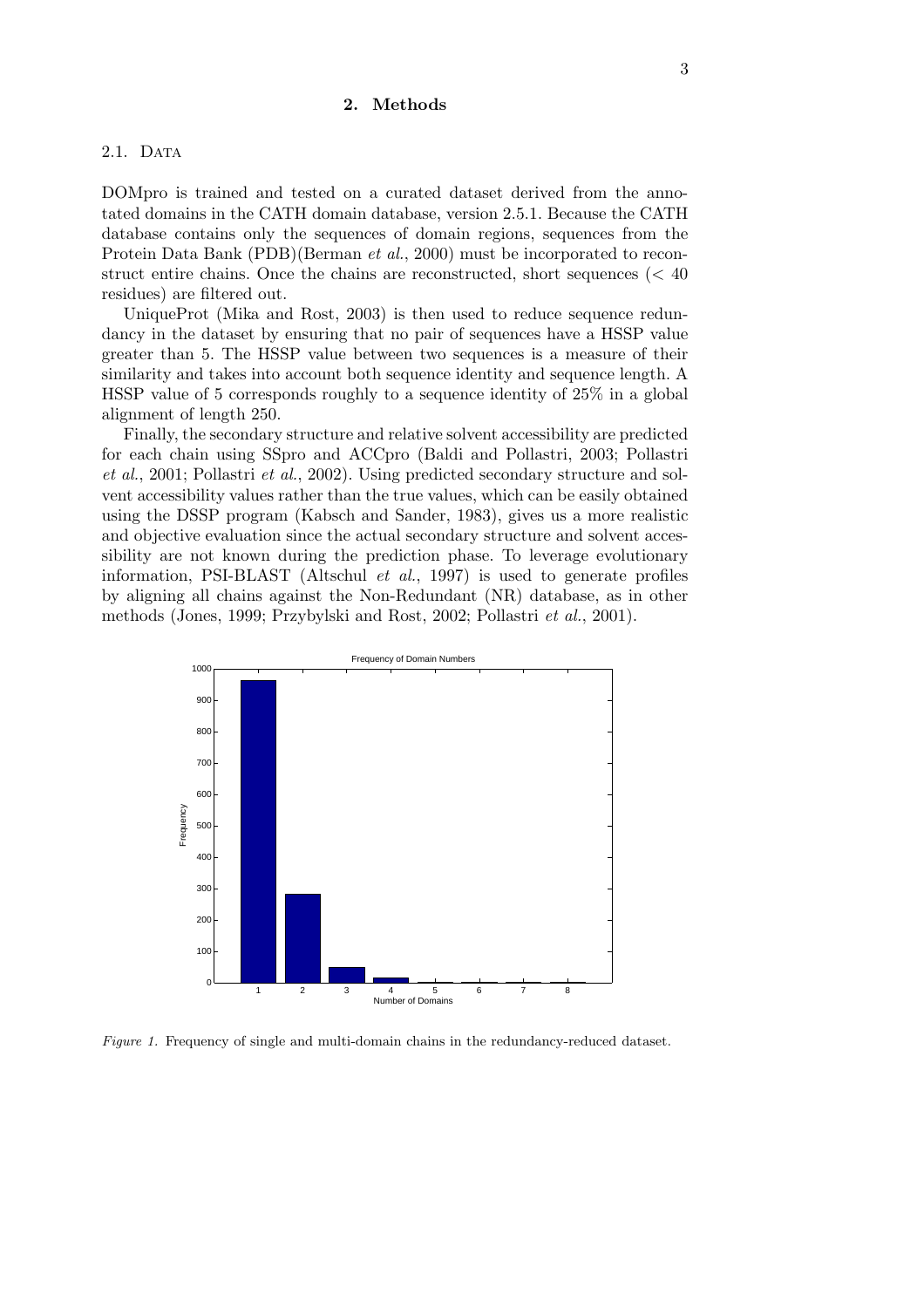

Figure 2. Distributions of the lengths of single and multi-domain chains in the redundancy-reduced dataset.

After redundancy reduction, our curated dataset contained 354 multi-domain chains and 963 single-domain chains. The ratio of single to multi-domain chains reflects the skewed distribution of single-domain chains in the PDB. Figure 1 shows the frequency of single and multi-domain chains in the redundancyreduced dataset. Figure 2 shows the distribution of chain lengths among single and multi-domain chains.

Because the recursive neural networks are trained to recognize domain boundaries, only multi-domain proteins are used during the training process. During the training and testing of the neural networks on multi-domain proteins, ten fold cross-validation is used. Additional testing is performed on single-domain proteins using models trained with multi-domain proteins.

# 2.2. The Inputs and Outputs of the One Dimensional Recursive Neural Network

The problem of predicting domain boundaries can be viewed as a binary classification problem for each residue along a one-dimensional protein chain. Each residue is labeled as being either a domain boundary residue or not.

Specifically, the target class for each residue is defined as follows. Following the conventions used in prior domain boundary prediction papers (Liu and Rost, 2004; Marsden et al., 2002), residues within 20 amino acids of a domain boundary are considered domain boundary residues and all other residues are considered non-boundary residues. A variety of machine learning methods can be applied to this classification problem, such as probabilistic graphical models, kernel methods, and neural networks. DOMpro employs 1-D recursive neural networks (1D-RNNs) (Baldi and Pollastri, 2003), which have been applied successfully in the prediction of secondary structure, solvent accessibility, and disordered regions (Cheng et al., 2005b; Pollastri et al., 2001; Pollastri et al., 2002). For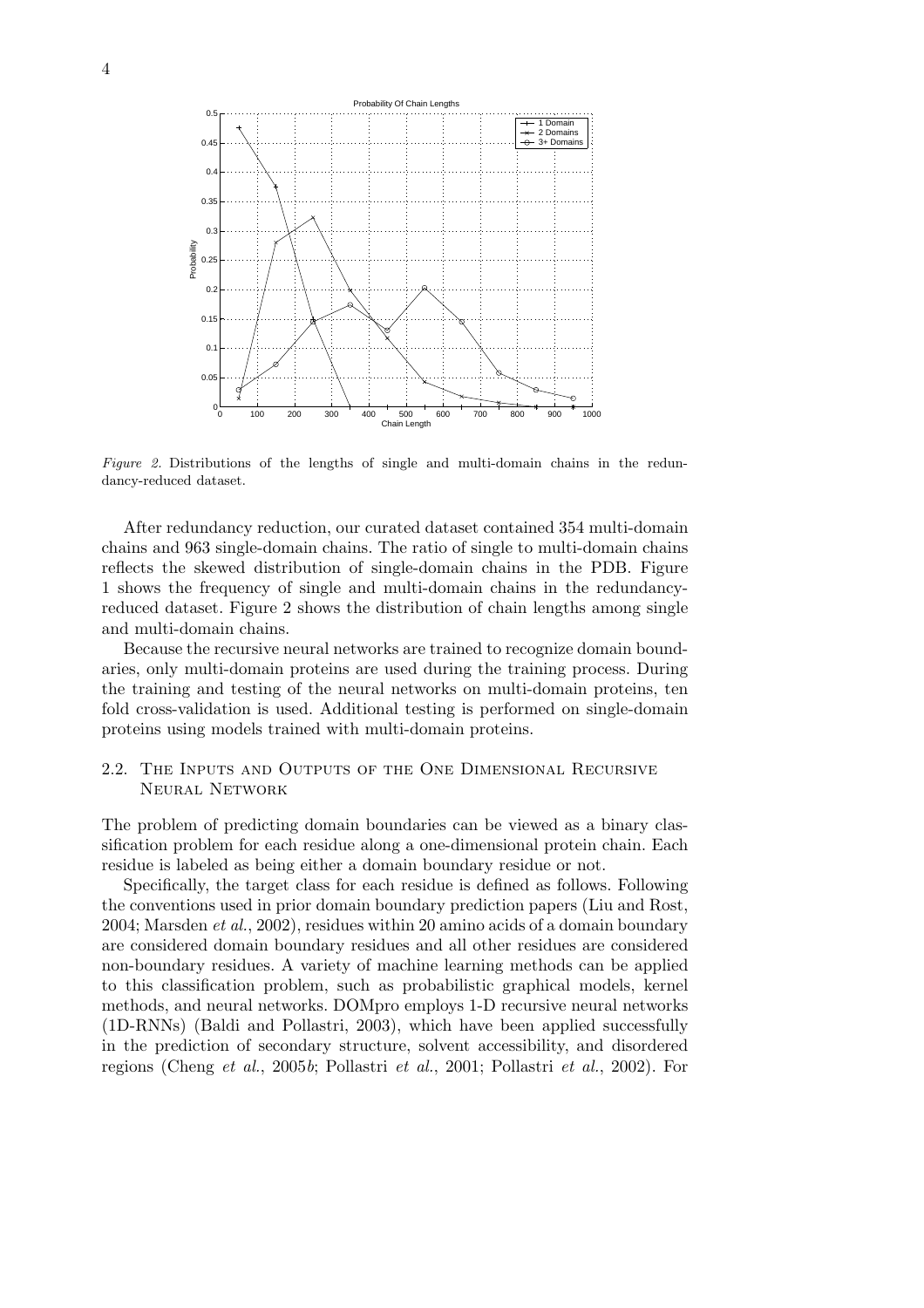each chain, the input is the array  $I$ , where the length of  $I$  is equal to the number of residues in the chain. Each element  $I_i$  is a vector with 25 components, which encodes the profile as well as secondary structure and relative solvent accessibility at position i. Twenty components of the vector  $I_i$  are real numbers corresponding to the amino acid profile probabilities. The other five components are binary: three correspond to the predicted secondary structure class of the residue (Helix, Strand, or Coil) and two correspond to the predicted relative solvent accessibility of the residue (i.e., under or over 25% exposed).

The training target for each chain is the 1-D binary array T, where each  $T_i$ equals 1 or 0 depending on whether or not the residue at position i is within a boundary region. Neural networks (and most other machine learning methods) can be trained on the dataset to learn a mapping from the input array  $I$  onto an output array  $O$ , where  $O_i$  is the predicted probability that the residue at position  $i$  is within a domain boundary region. The goal is to make the output O as close as possible to the target T.

#### 2.3. Post-Processing of the 1D-RNN Output



Figure 3. Example of smoothing applied to the raw output from the 1D-RNN

The raw output from the 1D-RNN is quite noisy (see Figure 3). DOMpro uses smoothing to help correct for the random noise that is the result of false positive hits. The smoothing is accomplished by averaging over a window of length three around each position. Figure 3 shows how this smoothing technique helps to reduce the noise found in the raw output of the 1D-RNN. After smoothing, a domain state (boundary/not boundary) is assigned to each residue by thresholding the network's output at 0.5.

While smoothing the neural network's output helps correct for random spikes, it does not necessarily create the long, continuous segments of boundary residues that are required for domain assignment. Therefore, further inference on the output is required.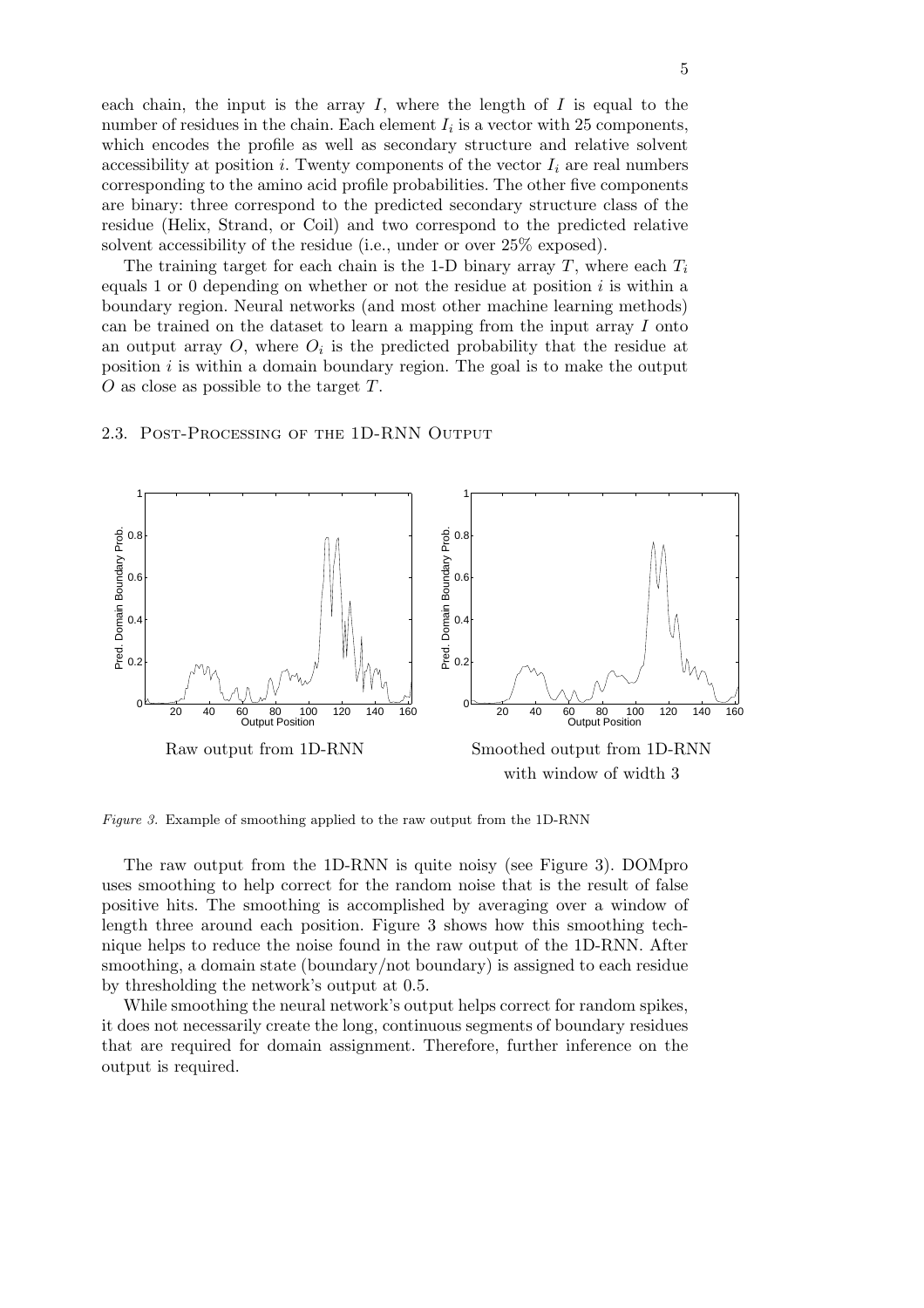

Figure 4. Histograms of length distributions for false positive and true positive boundary regions

DOMpro infers the domain boundary regions from the residues predicted as domain boundaries by pattern matching on the discretized output. Any section of the output that matches the regular expression pattern  $((B+N{0,m})+B+)$  is considered a domain boundary region, where  $B$  is a predicted boundary residue, N is a predicted non-boundary residue and  $m$  is the maximum separation between two boundary residues that should be merged into one region.

Once DOMpro has inferred all possible domain boundary regions, it needs to identify false positive domain boundary regions. DOMpro considers the boundary region's length a measure of its signal strength. Figure 4 shows that there is a clear difference between the length distributions of true domain boundary regions and false domain boundary regions. Based on these statistics, domain boundary regions shorter than three residues are considered false positive hits and are ignored. The target sequence is then cut into domain segments at the middle residue of each boundary region. A target sequence with no predicted domain boundaries is classified as a single-domain chain. The final step of DOMpro is to assign domain numbers to each predicted domain segment. Our method simply assigns each domain segment to a separate domain, ignoring at this time the relatively rare problem of non-contiguous domains.

## 3. Results

The evaluation and comparison of domain predictors is complicated by the existence of several domain datasets/databases that sometimes conflict with each other (Liu and Rost, 2004). Thus, the performance of a predictor on a dataset other than its training dataset is limited by the percentage of agreement between the training and testing datasets. With this caveat in mind, we observe that DOMpro correctly predicts the number of domains for 69% of the combined dataset of single and multi-domain proteins. DOMpro achieves a sensitivity of 76% and specificity of 85% with respect to the single-domain proteins and sensitivity of 59% and specificity of 38% with respect to the two-domain proteins.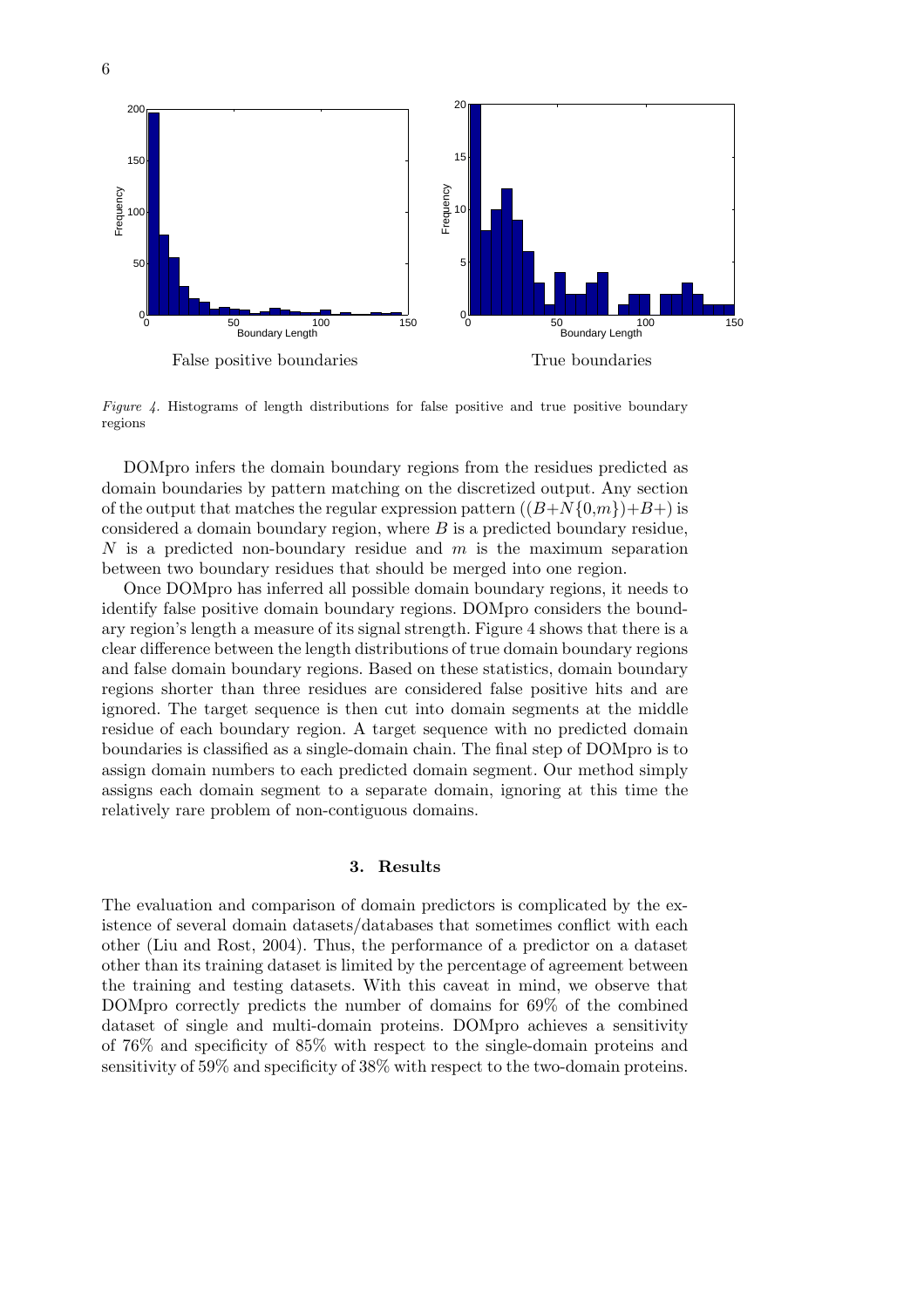| Table I. CAFASP-4 Evaluation Results |  |
|--------------------------------------|--|
|--------------------------------------|--|

| Predictor                                                 | $1-D$ Sen. | 1-D Spec. | $2-D$ Sen. | 2-D Spec. | All Sen. | All Spec. |
|-----------------------------------------------------------|------------|-----------|------------|-----------|----------|-----------|
| DOMpro                                                    | 0.85       | 0.76      | 0.35       | 0.50      | 0.71     | 0.71      |
| ADDA (Heger and Holm, 2003) $\dagger\ddagger$             | 0.85       | 0.73      | 0.18       | 0.33      | 0.66     | 0.67      |
| Armadillo †                                               | 0.10       | 1.00      | 0.24       | 0.18      | 0.14     | 0.31      |
| Biozon (Nagarajan and Yona, 2004) †                       | 0.10       | 1.00      | 0.35       | 0.19      | 0.17     | 0.29      |
| Dompred-Domssea (Marsden <i>et al.</i> , 2002) $\ddagger$ | 0.80       | 0.75      | 0.29       | 0.63      | 0.66     | 0.73      |
| Dompred-DPS (Bryson <i>et al.</i> , 2005) $\dagger$       | 0.68       | 0.78      | 0.47       | 0.50      | 0.62     | 0.69      |
| Dopro (von Ohsen et al., 2004) $\ddagger$                 | 0.85       | 0.88      | 0.53       | 0.64      | 0.76     | 0.81      |
| Globplot (Linding <i>et al.</i> , 2003) $\dagger$         | 0.83       | 0.71      | 0.18       | 0.60      | 0.64     | 0.70      |
| InterProScan (Zdobnov and Apweiler, 2001) $\ddagger$      | 0.93       | 0.75      | 0.24       | 0.67      | 0.72     | 0.74      |
| Mateo (Lexa and Valle, 2003) $\dagger$                    | 0.51       | 0.78      | 0.12       | 0.15      | 0.40     | 0.58      |
| SSEP-Domain (Gewehr <i>et al.</i> , 2005) $\ddagger$      | 0.93       | 0.84      | 0.47       | 0.73      | 0.79     | 0.82      |
| Robetta-Ginzu (Chivian et al., 2003) $\ddagger$           | 0.80       | 0.92      | 0.53       | 0.69      | 0.72     | 0.86      |
| Robetta-Rosettadom <sup>†</sup>                           | 0.83       | 0.94      | 0.71       | 0.75      | 0.79     | 0.88      |

† had lower sensitivity and specificity averaged over all targets compared to DOMpro

‡ template based methods

The precise prediction of domain boundaries for multi-domain proteins is more difficult than the prediction of the number of domains (domain number). DOMpro is able to correctly predict the domain number and boundary for 25% of the two-domain proteins in our dataset derived from CATH. Additionally, DOMpro is able to correctly predict both the domain number and domain boundary location for 20% of the multi-domain chains. For the evaluation of multi-domain chains, we consider that a domain boundary has been correctly identified if the predicted domain boundary is within 20 residues of the true domain boundary as annotated in the CATH database. This definition is consistent with previous work (Marsden et al., 2002).

DOMpro was independently evaluated along with 12 other predictors in the Critical Assessment of Fully Automated Structure Prediction 4 (CAFASP-4)(Fischer et al., 1999; Saini and Fischer, 2005). The results, kindly provided by Dr. Saini, are available at http://cafasp4.bioinformatics.buffalo.edu/dp/update.html. The evaluation set consisted of 41 single-domain CASP6 targets and 17 twodomain CASP6 targets (58 targets in total). Since this evaluation set contains only comparative modeling and fold recognition targets (no new fold targets), predictors based on templates have an advantage in this evaluation. DOMpro achieved a higher sensitivity and specificity than one method that uses homologous information and all other ab initio predictors averaged over all of the targets (See Table I and Figure 5). However, the performance of the top three ab initio predictors (DOMpro, Globplot, and Dompred-DPS) is close. The specificity and sensitivity of DOMpro is 4-5% higher than the template-based method ADDA, similar to Dompred-Domssea, and lower than other template-based methods such as Dopro, SSEP-Domain, and Robetta-Ginzu.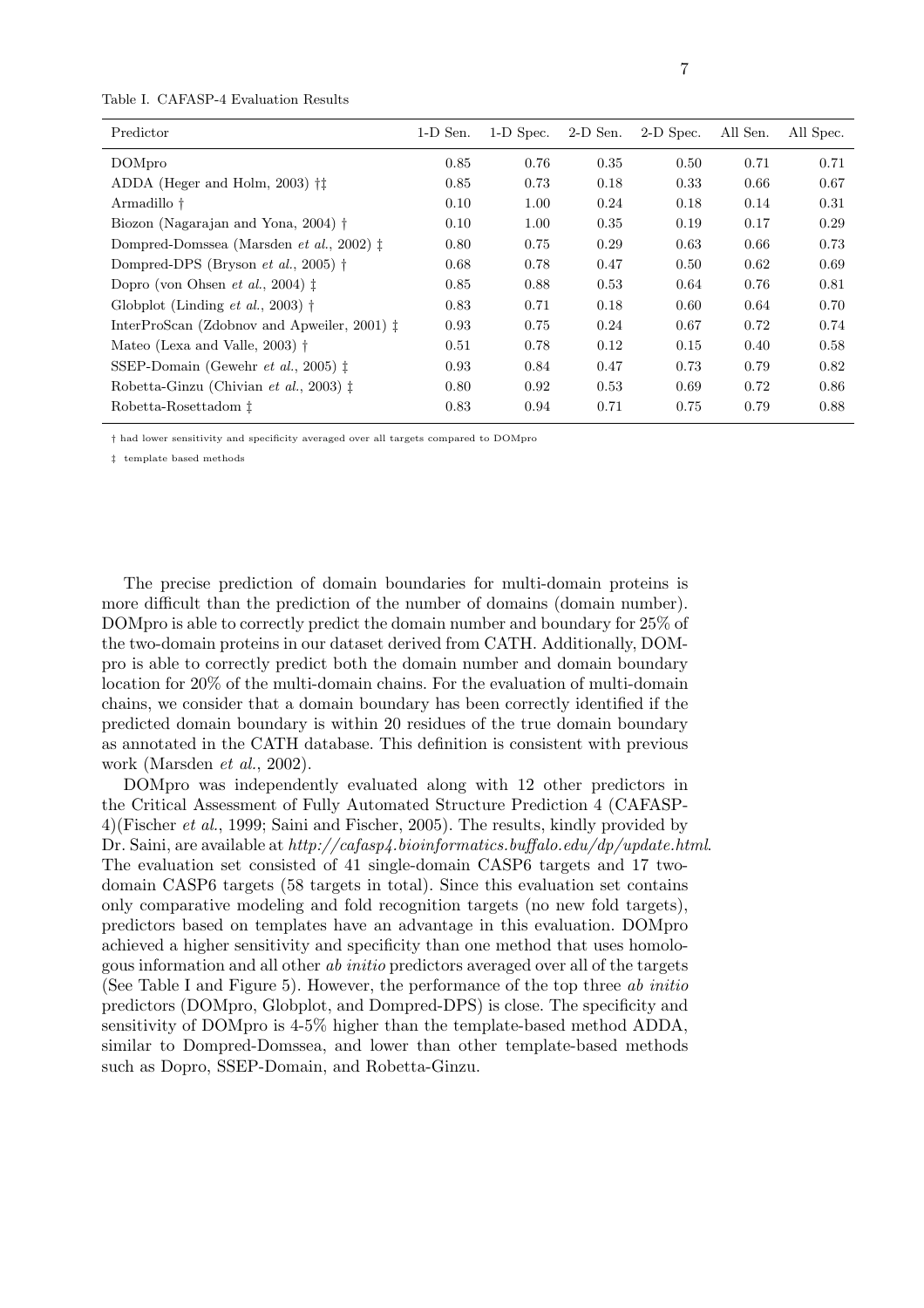

Figure 5. Sensitivity vs specificity in CAFASP-4

## 4. Conclusions

We have created DOMpro, an *ab initio* predictor of protein domains using a recursive neural network that leverages evolutionary information in the form of profiles and predicted secondary structure and relative solvent accessibility. The raw output of the 1D-RNN in DOMpro goes through a post-processing procedure to produce the final domain segmentation and assignment. In the CAFASP-4 evaluation, DOMpro was ranked among the top ab initio domain predictors.

Despite recent advances, domain prediction remains a challenge. A 25% accuracy on the prediction of two-domain proteins is encouraging but not sufficient for most applications and clearly there is room for improvement. We are currently adding a module to DOMpro which would incorporate known domain assignments for proteins that are homologous to structures in the PDB and CATH databases. We are also training ensembles of predictors, although preliminary experiments so far have not lead to significant improvements. In addition, we are focusing on the prediction/classification of discontinuous domains. To overcome the current limitations of DOMpro and the naive assignment of domain numbers, we are experimenting with the use of predicted contact maps, as well as domain length statistics, in the assignment of domain boundaries and the creation of domains consisting of multiple non-adjacent domain segments. The contact maps are predicted using 2D-RNNs (Baldi and Pollastri, 2003; Pollastri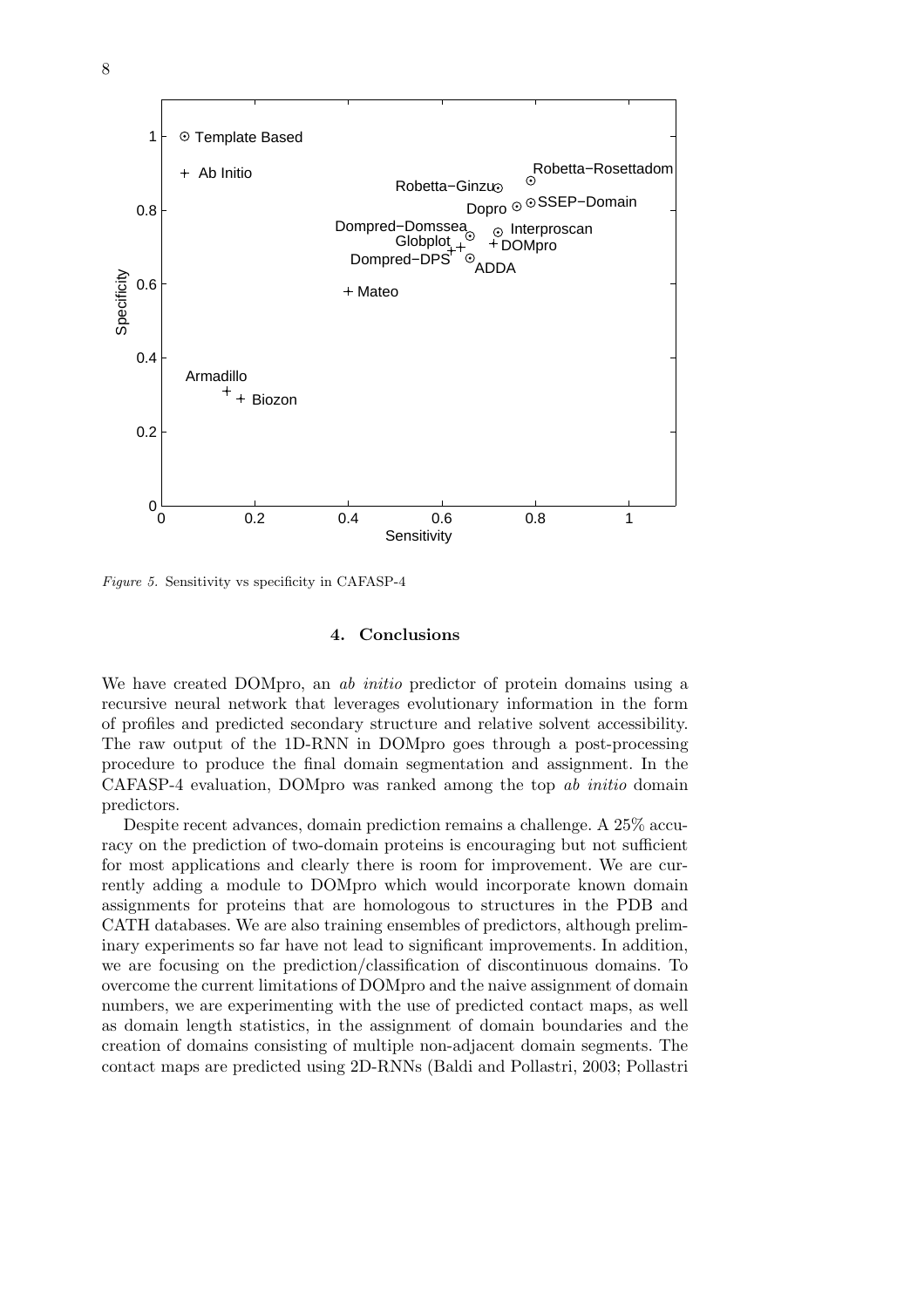and Baldi, 2002). The basic idea is that domains should be associated with a relatively higher density of contacts. Following this logic, two discontinuous segments having the proper length statistics and a sufficient number of inter-segment residue-residue contacts would be predicted to be in the same domain.

#### Acknowledgments

This work is supported by the Institute for Genomics and Bioinformatics at UCI, a Laurel Wilkening Faculty Innovation award, an NIH Biomedical Informatics Training grant (LM-07443-01), an NSF MRI grant (EIA-0321390), a Sun Microsystems award, a grant from the University of California Systemwide Biotechnology Research and Education Program (UC BREP) to PB.

#### References

- Altschul,S.F., Madden,T.L., Schaffer,A.A., Zhang,J., Zhang,Z., Miller,W. and Lipman,D.J. (1997) Gapped BLAST and PSI-BLAST: a new generation of protein database search programs. Nucleic Acids Research, 25 (17), 3389–3402.
- Baldi,P. and Pollastri,G. (2003) The principled design of large-scale recursive neural network architectures-DAG-RNNs and the protein structure prediction problem. Journal of Machine Learning Research, 4, 575–602.
- Berman,H.M., Westbrook,J., Feng,Z., Gilliland,G., Bhat,T.N., Weissig,H., Shindyalov,I.N. and Bourne,P.E. (2000) The protein data bank. Nucleic Acids Research, 28, 235–242.
- Bryson,K., McGuffin,L.J., Marsden,R.L., Ward,J.J., Sodhi,J.S. and Jones,D.T. (2005) Protein structure prediction servers at University College London. Nucleic Acids Research, 33, w36–38.
- Cheng,J., Randall,A.Z., Sweredoski,M.J. and Baldi,P. (2005a) SCRATCH: a protein structure and structural feature prediction server. Nucleic Acids Research, 33, w72–76.
- Cheng,J., Sweredoski,M.J. and Baldi,P. (2005b) Accurate prediction of protein disordered regions by mining protein structure data. Data Mining and Knowledge Discovery, (In press).
- Chivian,D., Kim,D.E., Malmstrom,L., Bradley,P., Robertson,T., Murphy,P., Strauss,C.E., Bonneau,R., Rohl,C.A. and Baker,D. (2003) Automated prediction of CASP-5 structures using the Robetta server. Proteins, 53 (S6), 524–533.
- Fischer,D., Barret,C., Bryson,K., Elofsson,A., Godzik,A., Jones,D., Karplus,K.J., Kelley,L.A., MacCallum,R.M., Pawowski,K., Rost,B., Rychlewski,L. and Sternberg,M. (1999) CAFASP-1: Critical assessment of fully automated structure prediction methods. Proteins, Suppl 3, 209–217.
- George,R.A. and Heringa,J. (2002) SnapDRAGON: a method to delineate protein structural domains from sequence data. Journal of Molecular Biology, 316, 839–851.
- Gewehr,J.E. and Zimmer,R. (2005) SSEP-Domain:protein domain prediction by alignment of secondary structure elements and profiles. *Bioinformatics*, , In press.
- Heger,A. and Holm,L. (2003) Exhaustive enumeration of protein domain families. Journal of Molecular Biology, 328, 749–767.
- Holm,L. and Sander,C. (1994) Parser for protein folding units. Proteins, 19, 256–268.
- Holm,L. and Sander,C. (1998a) Dictionary of recurrent domains in protein structures. Proteins, 33, 88–96.
- Holm,L. and Sander,C. (1998b) Touring protein fold space with Dali/FSSP. Nucleic Acids Research, 26, 316–319.
- Jones,D.T. (1999) Protein secondary structure prediction based on position-specific scoring matrices. Journal of Molecular Biology, 292, 195–202.
- Kabsch,W. and Sander,C. (1983) Dictionary of protein secondary structure: pattern recognition of hydrogen-bonded and geometrical features. Biopolymers, 22, 2577–2637.